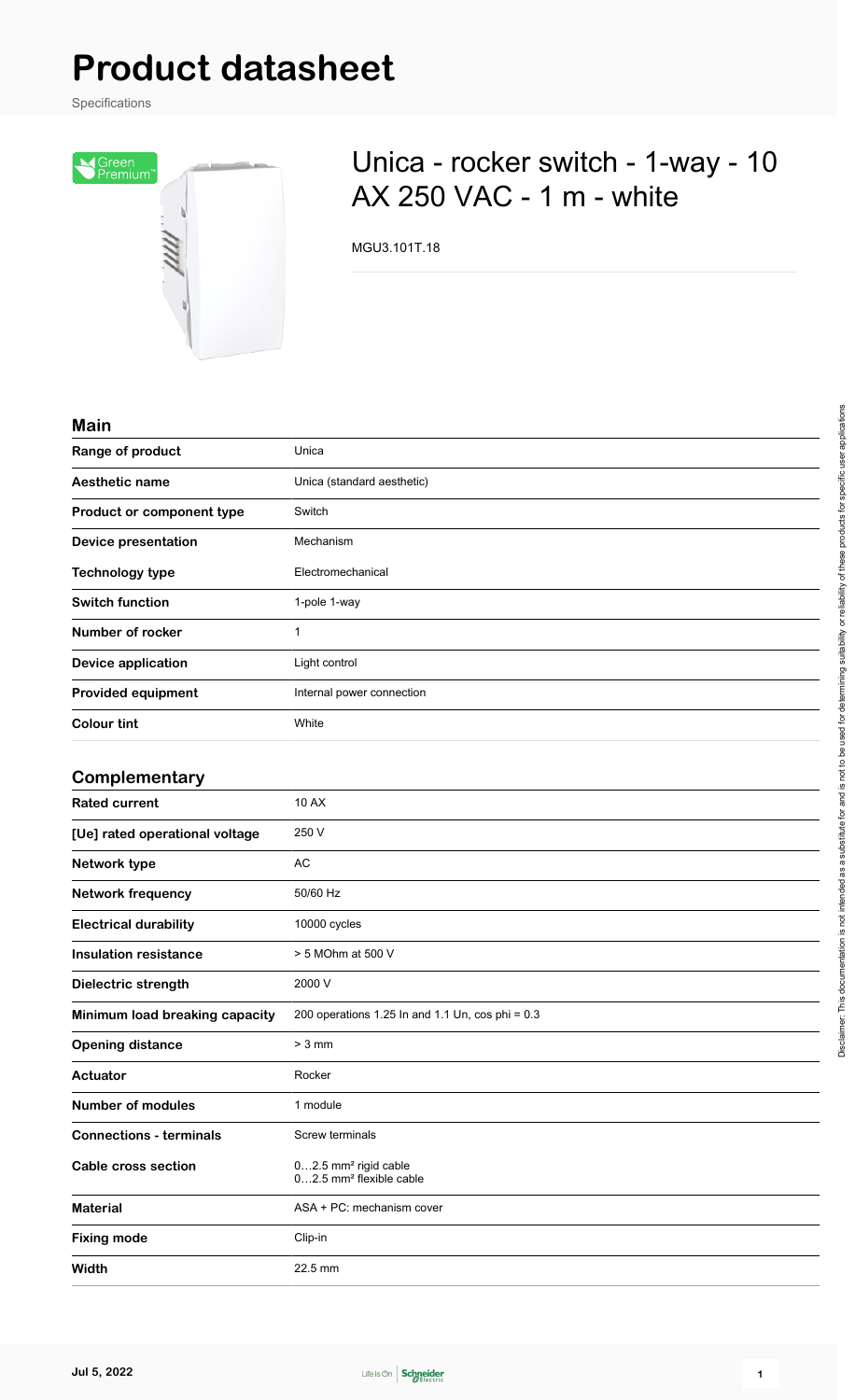| Height                                   | 45 mm                                              |
|------------------------------------------|----------------------------------------------------|
| <b>Depth</b>                             | 34 mm                                              |
| <b>Embedding depth</b>                   | 22 mm                                              |
| Net weight                               | 0.019 kg                                           |
| Ambient air temperature for<br>operation | 2535 °C                                            |
| Ambient air temperature for<br>storage   | 050 °C                                             |
| <b>Standards</b>                         | LV directive<br>EN 60669-1<br><b>EMC</b> directive |
| <b>Environment</b>                       |                                                    |
| IP degree of protection                  | IP <sub>20</sub>                                   |
| IK degree of protection                  | IK <sub>01</sub>                                   |

| IK degree of protection             | IK <sub>01</sub>      |
|-------------------------------------|-----------------------|
| <b>Environmental characteristic</b> | Oil                   |
|                                     | Liquid soap           |
|                                     | Alcohol               |
|                                     | Petrol                |
|                                     | Bleach                |
|                                     | Window-cleaning fluid |
|                                     | Acetone               |
|                                     | UV resistant          |
|                                     |                       |

### **Packing Units Unit Type of Package 1** PCE **Number of Units in Package 1** 1 **Package 1 Weight** 22.0 g **Package 1 Height** 3.4 cm Package 1 width 4.7 cm

| Package 1 Length                    | 6.3 cm  |
|-------------------------------------|---------|
| <b>Unit Type of Package 2</b>       | BB1     |
| <b>Number of Units in Package 2</b> | 10      |
| Package 2 Weight                    | 288.0 g |
| Package 2 Height                    | 4.6 cm  |
| Package 2 width                     | 13.6 cm |
| Package 2 Length                    | 33.4 cm |
| Unit Type of Package 3              | S02     |
| <b>Number of Units in Package 3</b> | 40      |
| Package 3 Weight                    | 1.61 kg |
| Package 3 Height                    | 15 cm   |
| Package 3 width                     | 30 cm   |
| Package 3 Length                    | 40 cm   |

#### **Offer Sustainability Sustainable offer status** Green Premium product **REACh Regulation** [REACh Declaration](https://download.schneider-electric.com/files?p_enDocType=REACh+Declaration&p_Doc_Ref=MGU3.101T.18_REACH_DECLARATION&p_FileName=MGU3.101T.18_REACH_DECLARATION_EG_en-GB.pdf) **REACh free of SVHC** Yes **EU RoHS Directive** Compliant [EU RoHS Declaration](https://download.schneider-electric.com/files?p_Doc_Ref=MGU3.101T.18_ROHS_DECLARATION&p_FileName=MGU3.101T.18_ROHS_DECLARATION_EG_en-GB.pdf)